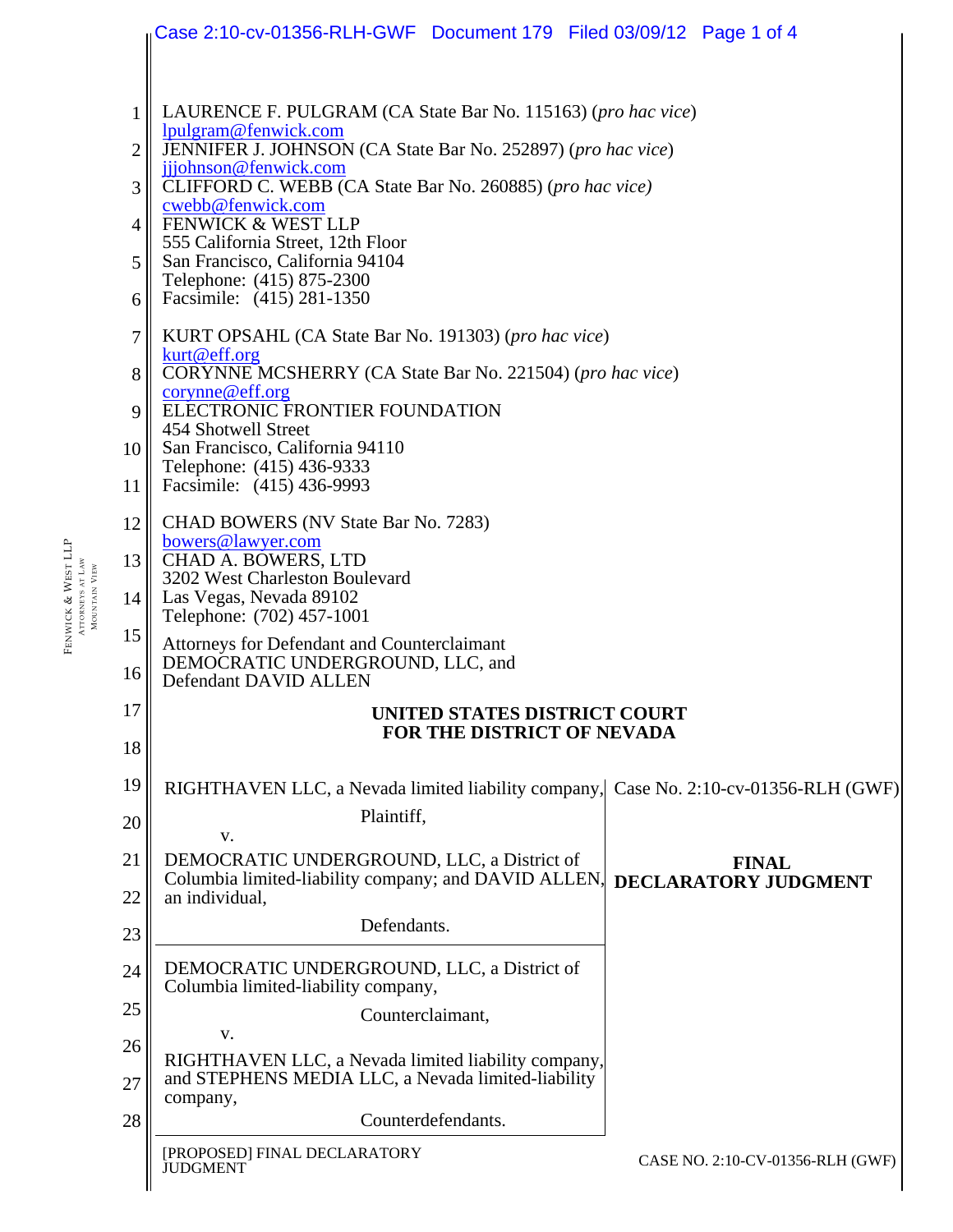## **BACKGROUND**

2 3 4 5 6 7 8 9 10 11 12 13 14 15 16 17 18 19 20 21 22 23 24 25 On August 10, 2010, Plaintiff and Counterdefendant Righthaven LLC ("Righthaven") filed this action against Defendant and Counterclaimant Democratic Underground LLC ("Democratic Underground") and Defendant David Allen, alleging that Defendants had infringed its alleged copyright in a single news article that had initially appeared on the website of the *Las Vegas Review Journal* newspaper ("LVRJ"). The allegedly infringing conduct consisted of a non-party's posting of a five-sentence excerpt of the news story on an online political discussion forum hosted by Democratic Underground. On September 27, 2010, seeking a declaration of non-infringement, Democratic Underground filed its Counterclaim against Righthaven and Stephens Media LLC, the parent company of the LVRJ and purported transferor of the copyright that Righthaven had claimed to hold on the work. Dkt. No. 13. Counterdefendants Righthaven and Stephens Media challenged the Counterclaim with motions to dismiss or strike. (Dkt. Nos. 36 and 39, respectively). On June 14, 2011, this Court determined that Righthaven, in actuality, had never obtained any of the exclusive rights it purported to hold and accordingly dismissed Righthaven for lack of standing to bring suit for copyright infringement. Dkt. No. 116. The Court, however, permitted Democratic Underground to proceed with its Counterclaim as to Stephens Media, finding that Stephens Media was the real party in interest as it was the owner of the exclusive rights in the copyright in the work at issue, and has, at all times, been entitled under its relationship with Righthaven, to a 50% interest (less costs) in any recovery for copyright infringement by the Defendants. On October 21, 2011, Democratic Underground and David Allen filed a Motion for Entry of Judgment against Righthaven for dismissal with prejudice pursuant to Federal Rule of Civil Procedure 54(b) (Dkt. No. 166). On March 7, 2012, the Court issued an Order entering final judgment against all claims and causes of action of Righthaven, dismissing Righthaven with prejudice (Dkt. 176). **DECLARATION AND ENTRY OF JUDGMENT**

26 27 28 [PROPOSED] FINAL DECLARATORY 2 CASE NO. 2:10-CV-01356-RLH (GWF) Before the Court now is Democratic Underground's October 24, 2011 Motion for Summary Judgment on its Counterclaim against Stephens Media, seeking a declaration of noninfringement based on both fair use and lack of any volitional act (Dkt. No. 168). Stephens

1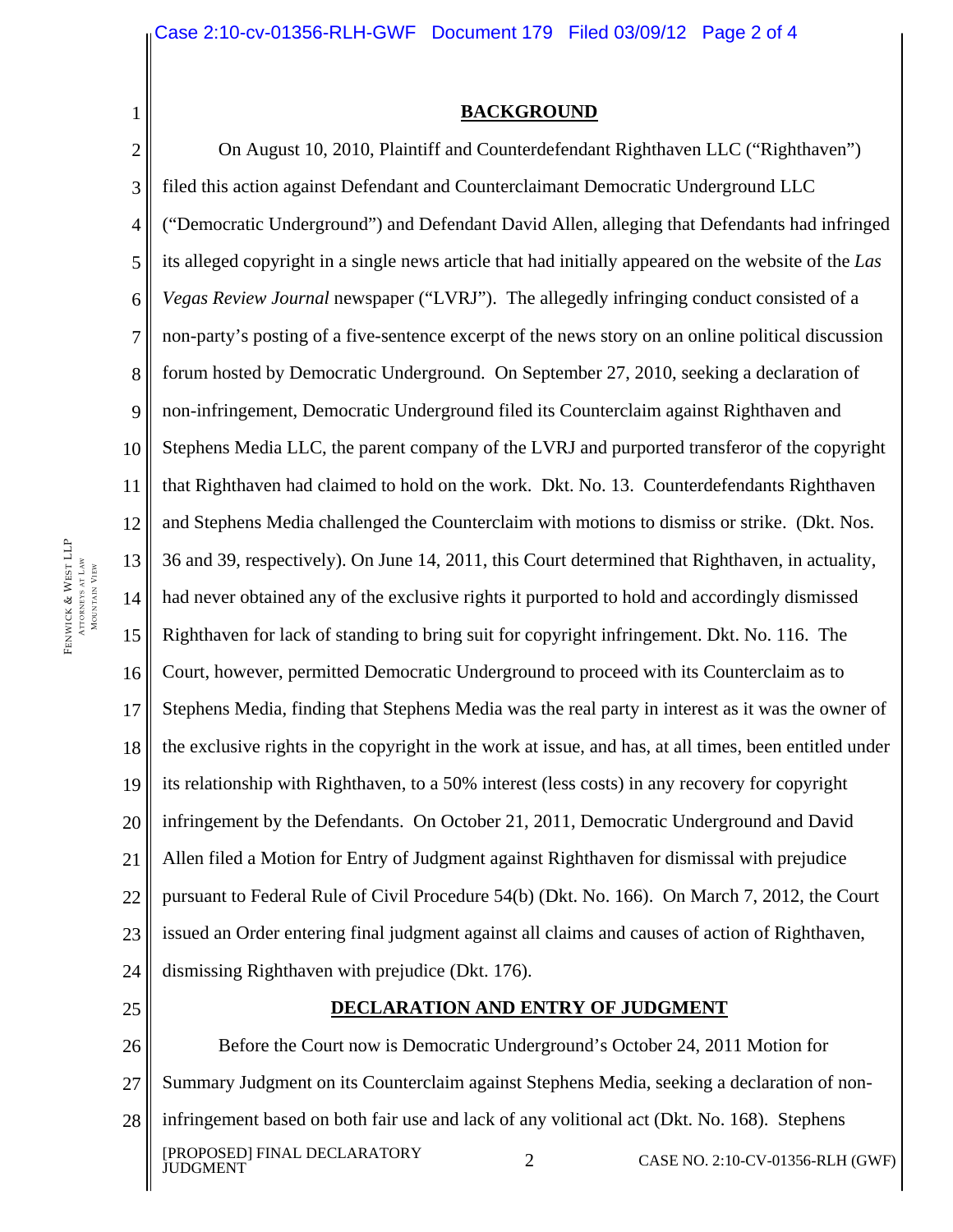## Case 2:10-cv-01356-RLH-GWF Document 179 Filed 03/09/12 Page 3 of 4

1 2 3 4 5 6 7 8 Media has submitted a limited response to the Motion for Summary Judgment on the Counterclaim, in which Stephens Media "does not contest the substantive arguments presented by [Democratic Underground] on the issues of volitional act and fair use as applied to the material facts of this case." Dkt. No. 174 at 2. Stephens Media also requested that the Court maintain the confidentiality and sealed status of Non-Party contracts produced by Stephens Media in this action and attached to Democratic Underground's Motion for summary Judgment on its Counterclaim as Exhibits 12 through 17 (Dkt. 168-13 through 168-18) as well as portions of the Motion that reference these materials.

9 10 11 Based on the undisputed facts of record herein and applicable law, the Court hereby GRANTS the Motion for Summary Judgment on the Counterclaim, and enters final judgment in this matter as to all claims and all parties.

12

28

/

## **THE COURT HEREBY DECLARES AS FOLLOWS:**

13 14 15 16 17 18 19 20 1. That Counterclaimants Democratic Underground and David Allen have committed no volitional act giving rise to a claim for direct copyright infringement. Counterclaimants neither posted the excerpt nor encouraged the posting. Nor did they have any knowledge of the posting until after this suit was filed. *See Religious Tech. Ctr. v. Netcom On-line Commnc'n Servs.*, 907 F. Supp. 1361 (N.D. Cal. 1995) (direct copyright infringement requires "some element of volition or causation which is lacking where a defendant's system is merely used to create a copy by a third party"); *see also CoStar Group, Inc. v. LoopNet, Inc.*, 373 F.3d 544 (4th Cir. 2004) and *Cartoon Network LP v. CSC Holdings, Inc*,*,* 536 F.3d 121 (2d Cir. 2008).

21 22 23 24 25 26 27 2. That the act of posting this five-sentence excerpt of a fifty sentence news article on a political discussion forum is a fair use pursuant to 17 U.S.C. § 107, and that the fair use doctrine provides a complete defense to the claim of copyright infringement from which this suit arose. Judgment on the Counterclaim is accordingly entered in favor of Democratic Underground and against Counter Defendant Stephens Media, LLC. / /

FENWICK & ATTORNEYS AT LAW MOUNTAIN VIEW

WEST LLP